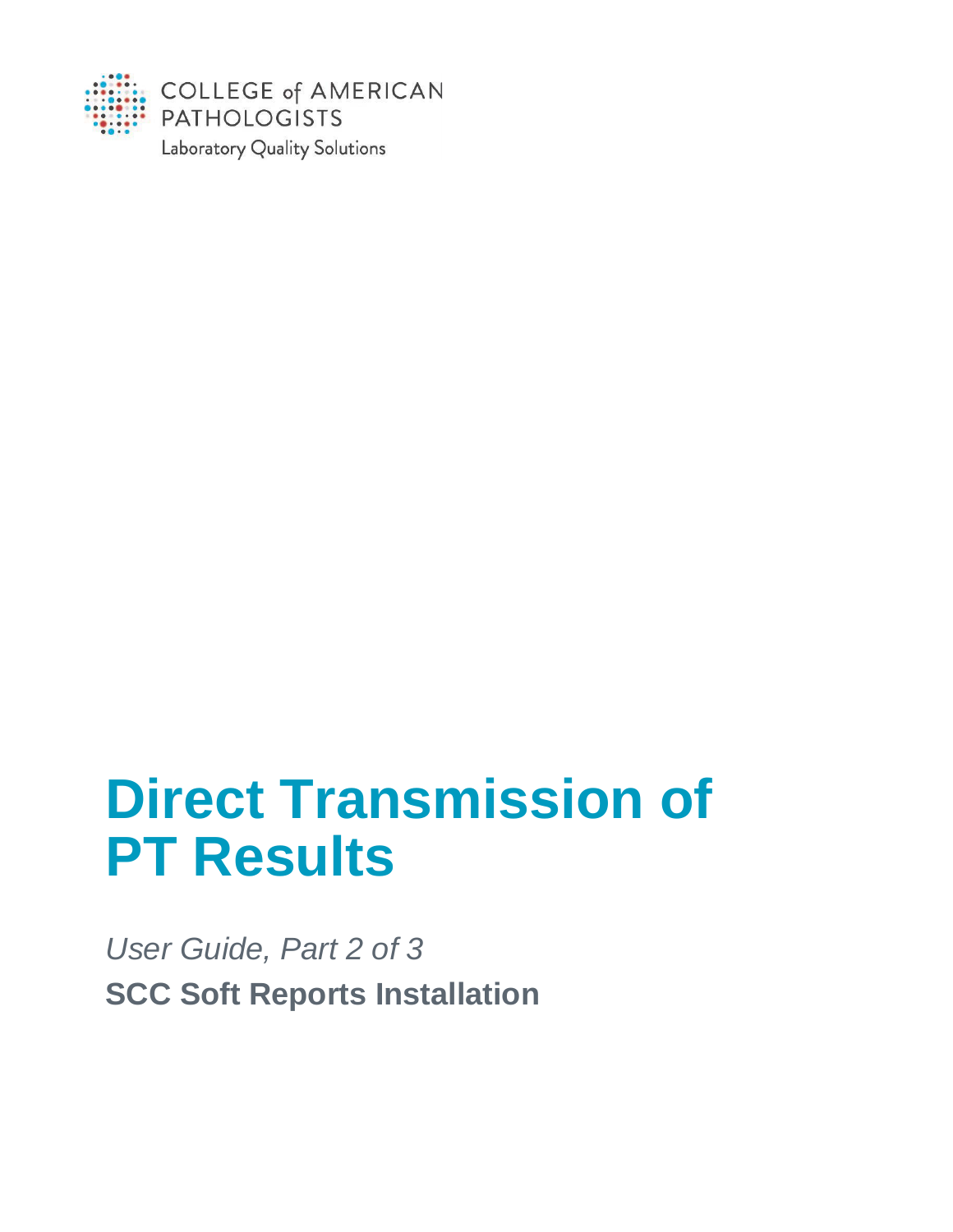

# **TABLE OF CONTENTS**

| <b>INSTALLING THE EXTRACT AND TEST COMPENDIUM REPORTS 4</b> |  |
|-------------------------------------------------------------|--|
|                                                             |  |
|                                                             |  |
|                                                             |  |
|                                                             |  |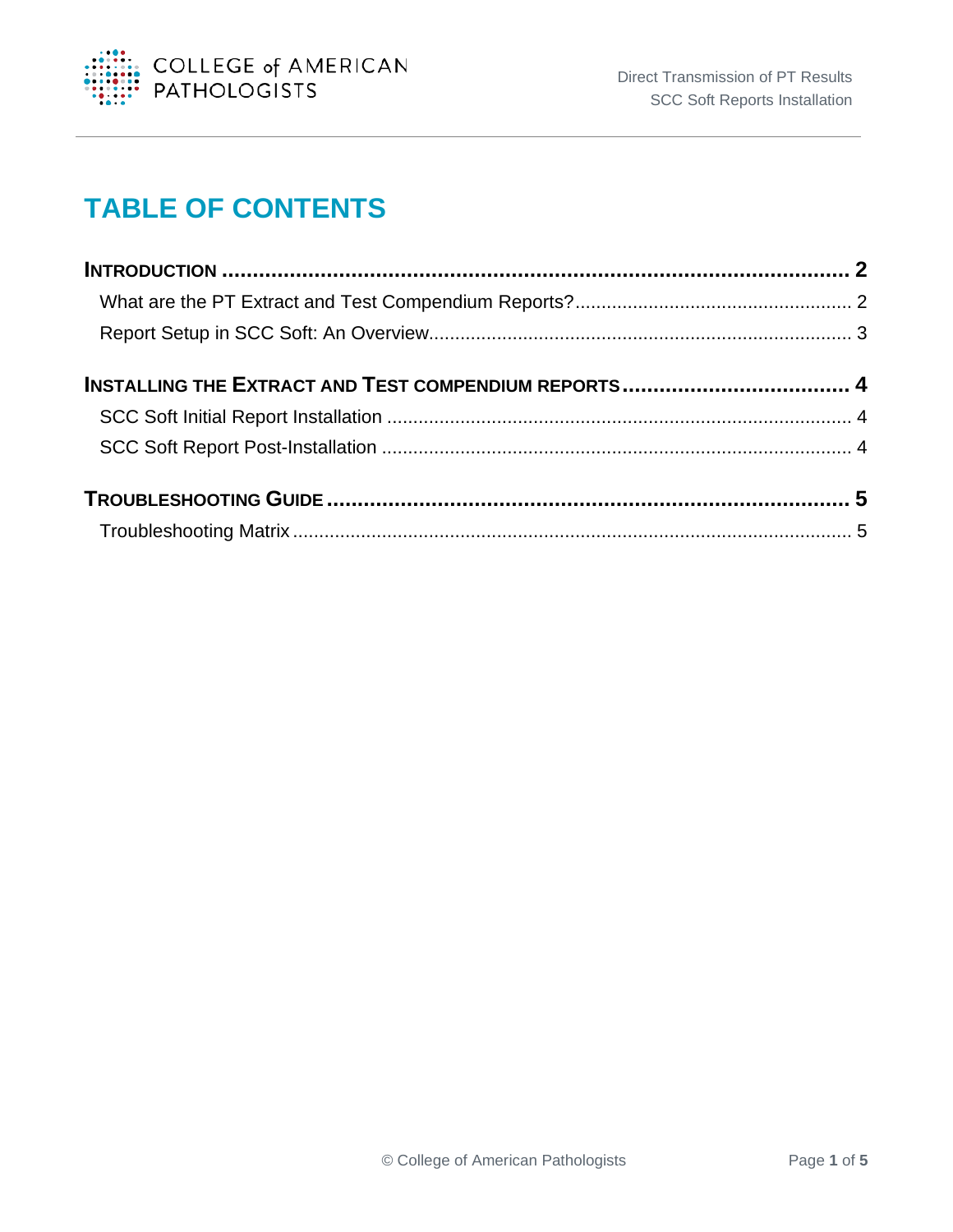

# <span id="page-2-0"></span>**INTRODUCTION**

## <span id="page-2-1"></span>**What are the PT Extract and Test Compendium Reports?**

#### **PT Extract Report**

The PT extract report is a report query that has been developed to aggregate the collection of PT data elements from the LIS, format them to CAP-specific guidelines, and place the output (PT results file) in your laboratory's designated pickup folder, where it can be picked up and transferred to the direct transmission CAP PT hub. The report is intended to be integrated within the LIS making it accessible like other reports in your LIS.

#### **Test Compendium Report**

For some LISs, a second report query is available that can aggregate the complete list of tests that your laboratory performs, including your laboratory's test codes, description, unit of measure (UOM), and specimen type. This report, called a test compendium report, will be saved to a temporary location on your computer.

This list of tests may be useful for the mapping process that needs to be completed within the hub. During the process:

| You will need to map your laboratory's | $\sf{To}$ the .                 |
|----------------------------------------|---------------------------------|
| <b>LIS Test Description</b>            | <b>CAP Test Description</b>     |
| LIS Test Code                          | <b>CAP Test Code</b>            |
| LIS Test Unit of Measure               | <b>CAP Test Unit of Measure</b> |
| LIS Test Specimen Type                 | <b>CAP Test Specimen Type</b>   |

There are several methods available to complete the mapping process. With some of the methods, your laboratory may find it helpful to utilize part or all of your laboratory's test compendium, since the hub allows you to upload/import to simplify the test mapping process. Only quantitative tests and direct transmission enabled programs need to be mapped.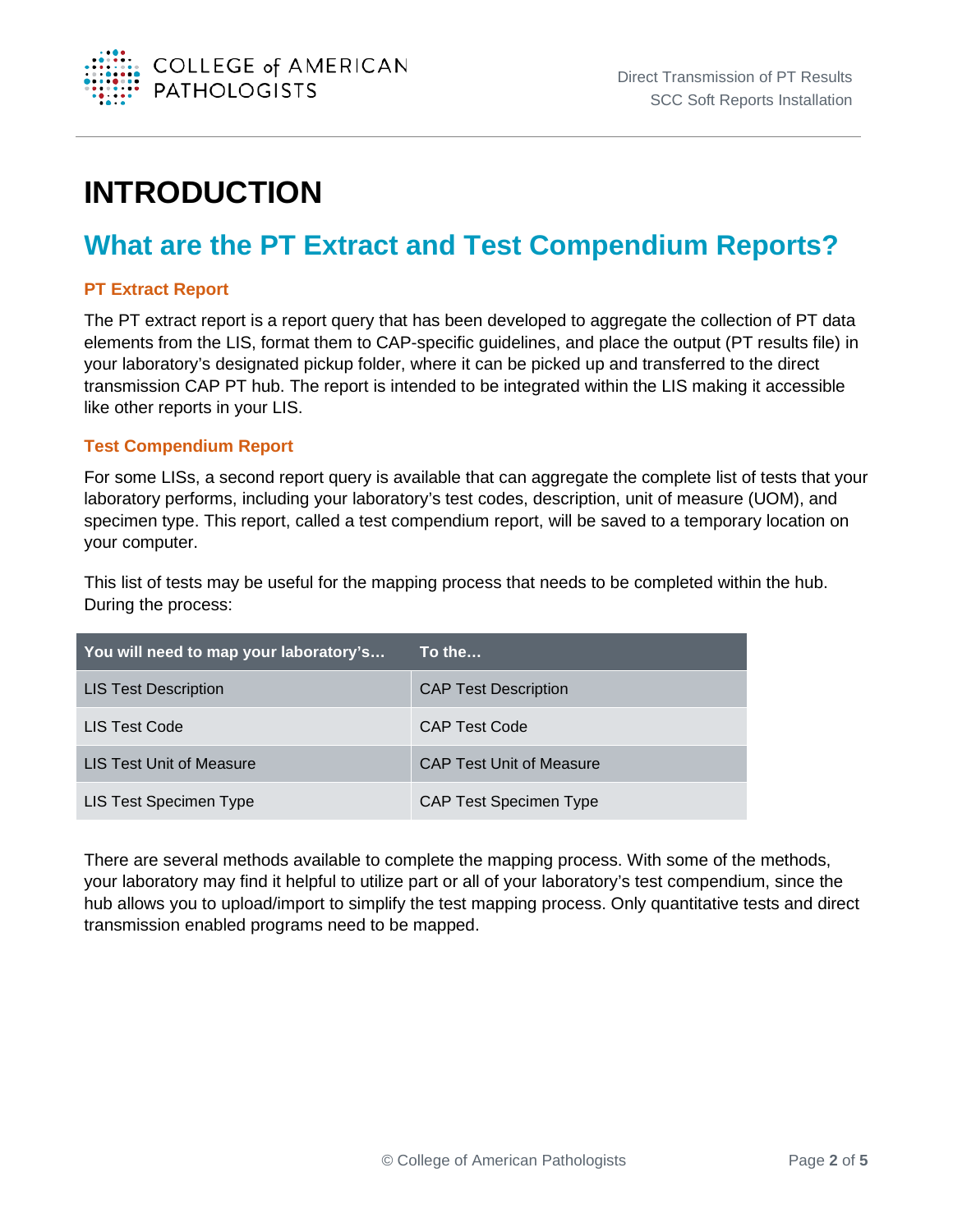

### <span id="page-3-0"></span>**Report Setup in SCC Soft: An Overview**

SCC Soft has partnered with the CAP to provide support for the report and the direct transmission solution, which is covered under your current maintenance/support agreement. SCC Soft is prepared to:

- Install the PT extract report
- Install the test compendium report
- Set up print drivers to export the data
- Modify the report to accommodate LIS updates/upgrades
- Address report issues

Here is a high-level overview of the setup process for the PT extract and test compendium reports.

#### **PT Extract Report**



#### **Test Compendium Report**



*Note:* The CAP can provide support throughout the setup process. Work with your laboratory's point of contact to coordinate any support with the CAP.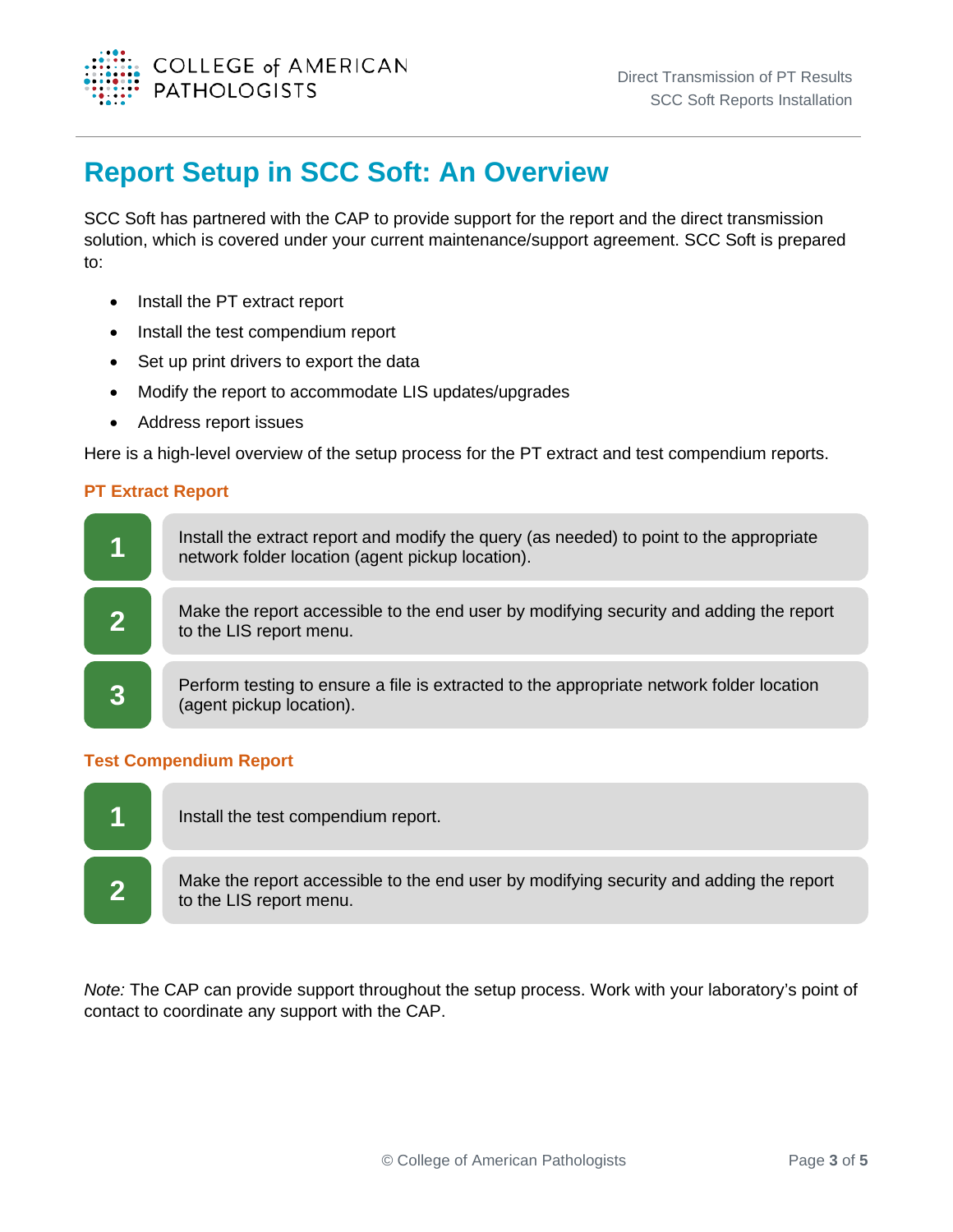

# <span id="page-4-0"></span>**INSTALLING THE EXTRACT AND TEST COMPENDIUM REPORTS**

# <span id="page-4-1"></span>**SCC Soft Initial Report Installation**

The PT extract report for SCC Soft is a simple structured query language (SQL) query that pulls data from the Soft database and exports it as a ".csv" formatted file. When you are ready to install the report, follow these simple steps:

- 1. Enter a support task.
- 2. Type the description: "CAP-Report Request".
- 3. Click **lab type** task.

*Note:* You will need to advise the SCC Soft support team of the network folder path for the pickup folders. (Your IT/IS team will be able to provide this information.)

After the extract report has been installed and before the support request is closed, the support analyst will provide instructions and report parameter information so that you may test the report and provide any feedback.

# <span id="page-4-2"></span>**SCC Soft Report Post-Installation**

If you require any assistance with the report post-installation, follow these steps:

- 1. Enter a support task.
- 2. Type in the description: "CAP-Report Request".
- 3. Include the initial task number you received when the report was installed.
- 4. Click **lab type** task.

The support analyst will work with you to gather the necessary information to resolve the case. If the case proves to require additional expertise, it will be assigned to a support specialist.